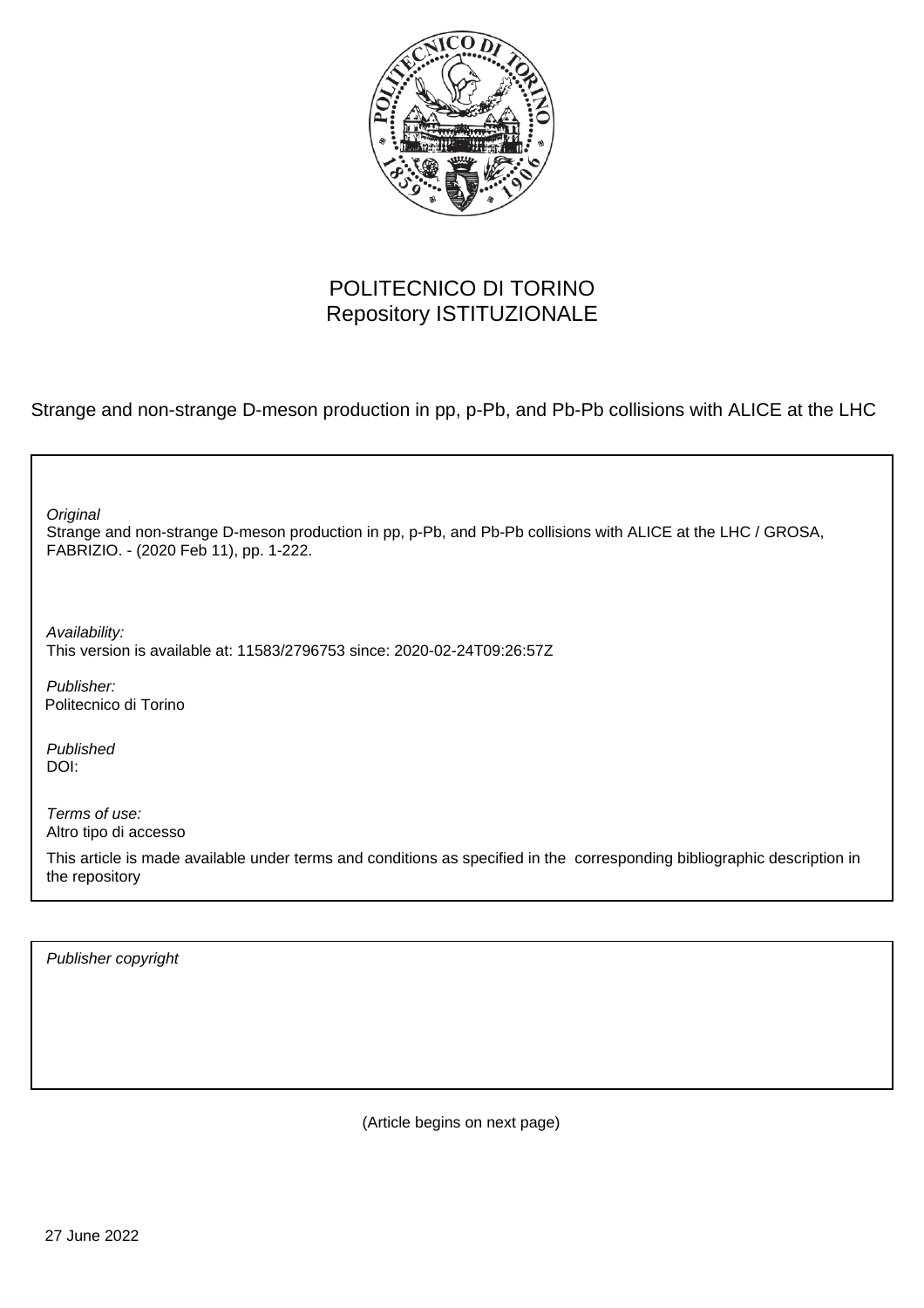# Strange and non-strange D-meson production in pp, p–Pb, and Pb–Pb collisions with ALICE at the LHC

#### Fabrizio Grosa

#### November 12, 2019

The ALICE experiment at the CERN LHC was designed to study the colour-deconfined state of the nuclear matter created in heavy-ion collisions, called Quark-Gluon Plasma (QGP). Heavy flavours (i.e. charm and beauty quarks) represents an ideal probe of the QGP, since they are produced via hard-scattering processes in short time scales and hence experience the full system evolution, loosing energy via elastic and inelastic scatterings with the medium constituents. The measurement of open-heavy flavour hadrons represents also an important test for the understanding of the hadronisation mechanism in the hot environment created in heavy-ion collisions. In fact, if a fraction of heavy quarks hadronises via recombination with the medium constituents, the relative abundance of open heavy-flavour hadrons containing strange quarks with respect to those without strange-quark content is expected to be larger in heavy-ion collisions compared to proton–proton (pp) collisions, due to the enhanced production of strange quarks in the QGP.

The aim of the studies presented in this Thesis is the precise measurement of charmed mesons with and without strange-quark content, reconstructed in the three-body decay channels  $D_s^+ \to \phi \pi^+ \to K^- K^+ \pi^+$ and  $D^+ \to K^-\pi^+\pi^+$ .

The measurement of the  $D_s^+$ -meson production in pp collisions at a centre-of-mass energy of  $\sqrt{s}$  = 5.02 TeV is described by perturbative QCD calculations. The abundance of  $D_s^+$  mesons relative to that of nonstrange D mesons is found to be compatible with that measured in  $e^+e^$ collisions, indicating that the charm-quark hadronisation mechanism is not significantly modified in pp collisions.

The multiplicity-dependent nuclear modification factor of  $D^+$  mesons measured in p–Pb collisions  $Q_{pA}$  measured at a centre-of-mass-energy per nucleon pair of  $\sqrt{s_{NN}} = 5.02$  TeV was found compatible with unity,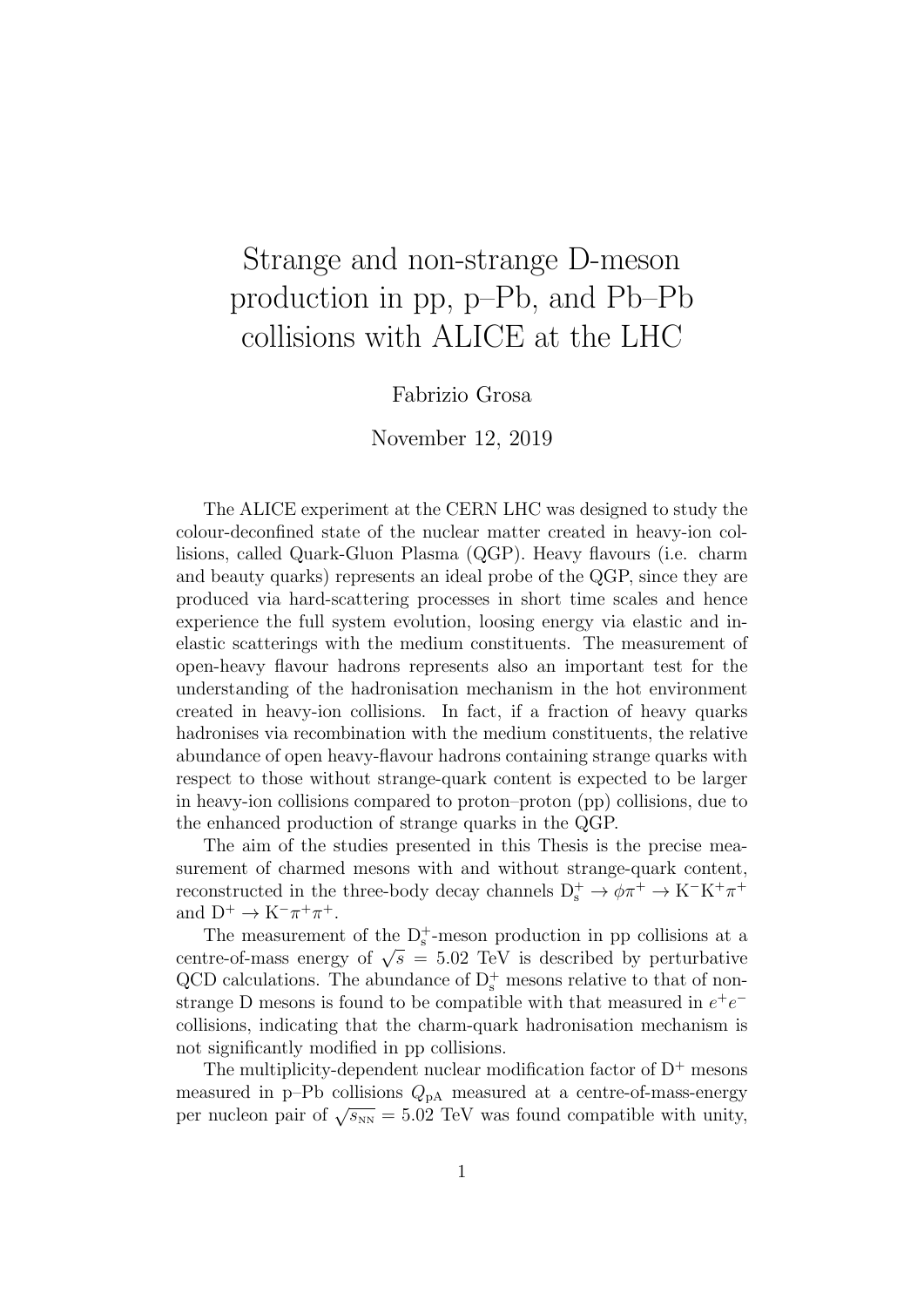with a hint of enhancement for the transverse-momentum interval 2 *<*  $p_T < 10 \text{ GeV}/c$ . A strong suppression of the  $p_T$ -differential yields of D<sup>+</sup> and  $D_s^+$  mesons, increasing with the collision centrality, is observed in Pb–Pb collisions at  $\sqrt{s_{NN}} = 5.02$  TeV. The nuclear modification factor  $R_{AA}$  of  $D^+$  mesons is found to be higher than that of charged particles for  $p_T < 8$  GeV/c. The central values of the  $D_s^+$ -meson  $R_{AA}$  are found to be higher than those of non-strange D mesons, as expected in case of hadronisation via recombination in a strangeness-rich medium, but still compatible within uncertainties.

The measurement of the azimuthal anisotropies in the momentum distribution of D<sup>+</sup> mesons in Pb–Pb collisions at  $\sqrt{s_{NN}} = 5.02$  TeV, quantified by the second-harmonic coefficient of the Fourier decomposition, denoted elliptic flow  $v_2$ , indicates that the charm quarks participate in the collective motions of the system. The comparison with the  $v_2$  of charged pions and  $J/\psi$  mesons suggests a contribution to the D<sup>+</sup>-meson *v*<sup>2</sup> originated by the hadronisation of the charm quark via recombination with flowing light-quarks in the medium. A positive correlation between the  $v_2$  of  $D^+$  mesons and that of light-flavour hadrons is observed thanks to the first application of the event-shape engineering (ESE) technique to the measurement of the D-meson azimuthal anisotropies.

The perspectives of improved measurements with the application of machine-learning techniques for the selection of the D-meson signal and with the upgrade of the ALICE Inner Tracking System (ITS), planned for the LHC Run3 in 2020, are discussed.

The results presented in this Thesis were approved by the ALICE Collaboration and presented in various conferences. The measurement of the  $D_s^+$ -meson production in pp collisions was published in Ref. [1], the measurement of the  $D^+$ -meson nuclear modification factors in p–Pb and Pb–Pb collisions in Refs. [2, 3], and the measurement of the  $D^+$ -meson azimuthal anisotropies in Refs. [4, 5]. The perspectives for the ESE measurements with the upgraded ITS were included in Ref. [6]. The measurement of the  $D_s^+$ -meson  $R_{AA}$  and the improved measurements of the  $D^+$ -meson azimuthal anisotropies were approved as preliminary results and will be published soon.

### References

[1] **ALICE** Collaboration, S. Acharya *et al.*, "Measurement of  $D^0$ ,  $D^+$